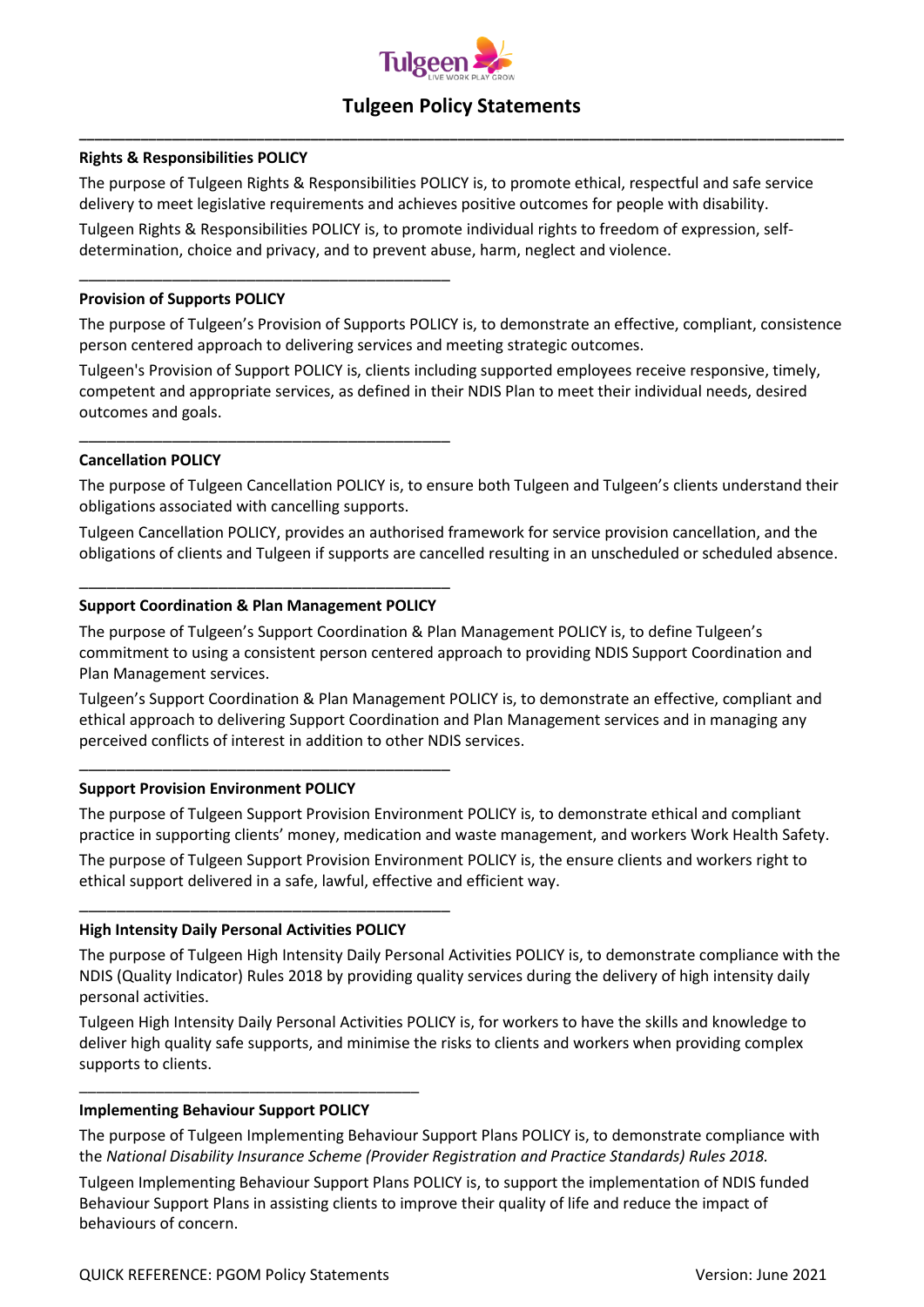# **Provider Governance & Operational Management Policies**

## **Provider Governance & Operational Management POLICY**

The purpose of Tulgeen Provider Governance & Operational Management POLICY is, to demonstrate services and operations are managed effectively and efficiently, within a culture of continuous improvement and compliance.

Tulgeen Provider Governance & Operational Management POLICY is, governance and operational management, and compliance are continuously evolving to keep pace with changes in service delivery conditions, market opportunities and regulatory requirements.

#### \_\_\_\_\_\_\_\_\_\_\_\_\_\_\_\_\_\_\_\_\_\_\_\_\_\_\_\_\_\_\_\_\_\_\_\_\_\_\_\_ **Governance & Operational Management POLICY**

\_\_\_\_\_\_\_\_\_\_\_\_\_\_\_\_\_\_\_\_\_\_\_\_\_\_\_\_\_\_\_\_\_\_\_\_\_\_\_\_

\_\_\_\_\_\_\_\_\_\_\_\_\_\_\_\_\_\_\_\_\_\_\_\_\_\_\_\_\_\_\_\_\_\_\_\_\_\_\_\_

\_\_\_\_\_\_\_\_\_\_\_\_\_\_\_\_\_\_\_\_\_\_\_\_\_\_\_\_\_\_\_\_\_\_\_\_\_\_\_\_

The purpose of Tulgeen Governance & Operational Management POLICY is, to demonstrate ethical operations within the regulatory environment of, legislative obligations, and community expectations and accountability.

Tulgeen Governance & Operational Management POLICY is, services are overseen by robust governance and operational management systems relevant to the size, and scale of Tulgeen and the scope and complexity of supports delivered.

## **Conflict of Interest POLICY**

The purpose of Tulgeen Conflict of Interest POLICY is, to demonstrate an effective, compliant and ethical approach to managing actual, perceived or potential conflict of interest.

Tulgeen integrates risk management into all aspects of governance, strategic planning, policies and processes, operational and project management, and incident and complaint management systems.

## **Risk Management POLICY**

The purpose of Tulgeen Risk Management POLICY is to provide guidance in managing risks associated with the achievement of strategic outcomes and operational services.

Tulgeen's Quality Management POLICY is, to deliver ethical, high quality, person centred, compliant, support services to support outcomes for clients and ongoing operational viability.

## **Quality Management POLICY**

The purpose of Tulgeen Quality Management POLICY is, to demonstrate an effective, compliant and consistent approach to management and continuous improvement in promoting and achieving quality assurance and improvement.

Tulgeen's Quality Management POLICY is, to deliver ethical, high quality, person centred, compliant, services to support outcomes for clients and ongoing operational viability.

## **Client Information Management POLICY**

\_\_\_\_\_\_\_\_\_\_\_\_\_\_\_\_\_\_\_\_\_\_\_\_\_\_\_\_\_\_\_\_\_\_\_\_\_\_\_\_

\_\_\_\_\_\_\_\_\_\_\_\_\_\_\_\_\_\_\_\_\_\_\_\_\_\_\_\_\_\_\_\_\_\_\_\_\_\_\_\_

The purpose of this Client Information Management POLICY is to demonstrate compliance in using a comprehensive integrated information management system to support the delivery of client person centred services.

Tulgeen Client Information Management POLICY is, client information is identifiable, accurate, current, confidential and appropriately utilised by relevant workers, and on request accessible to clients or their advocate.

## **Client Feedback & Complaints POLICY**

The purpose of Tulgeen Feedback & Complaints POLICY is, to demonstrate compliance with the NDIS (Quality Indicators) 2020.

Tulgeen Feedback & Complaints POLICY is, to foster a culture of valuing and learning from feedback and complaints as important in meeting individual needs and continuously improving services.

\_\_\_\_\_\_\_\_\_\_\_\_\_\_\_\_\_\_\_\_\_\_\_\_\_\_\_\_\_\_\_\_\_\_\_\_\_\_\_\_